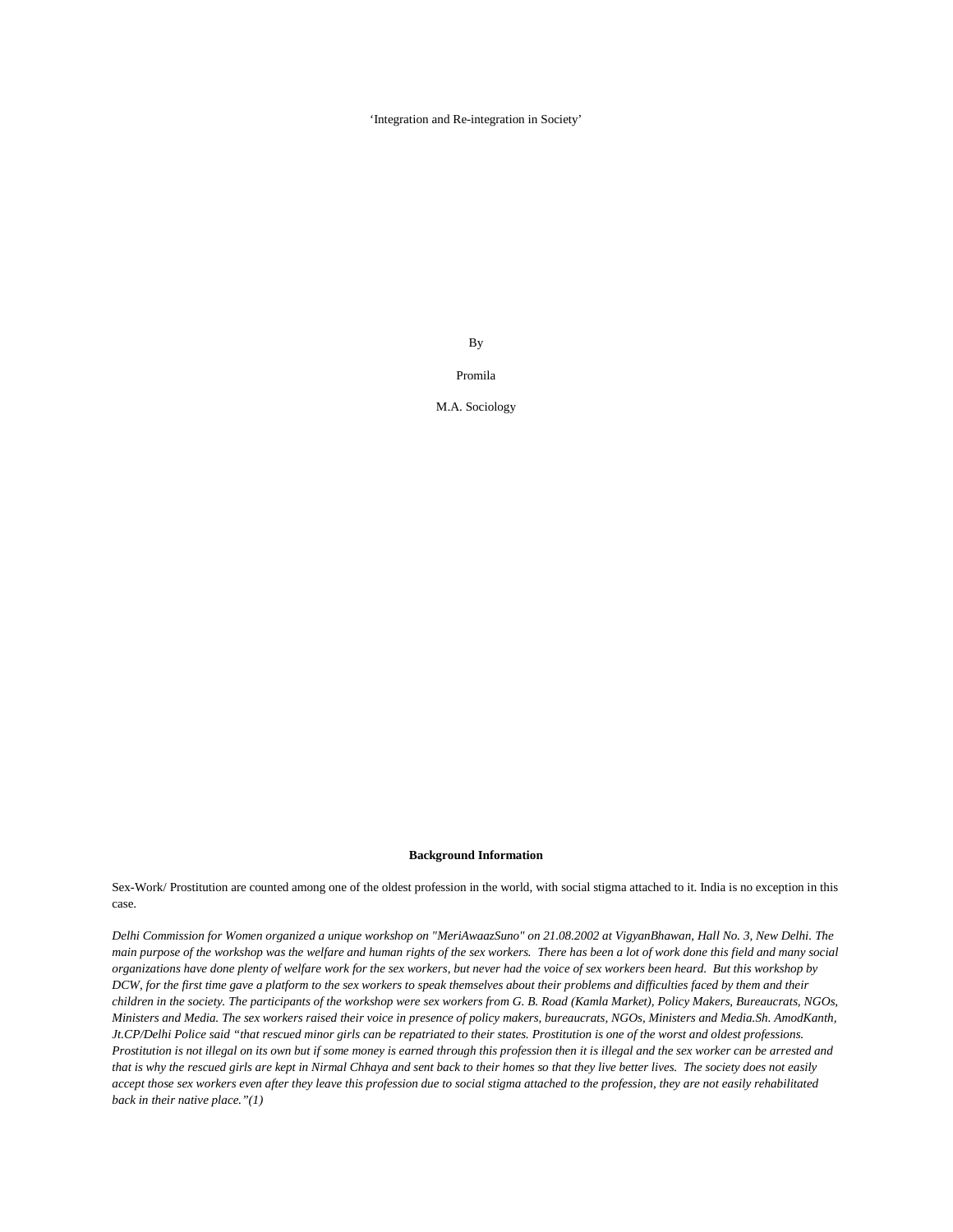Debates have occurred worldwide (including India), and are still going on to whether give it a legal or illegal status but my concern lies with the children of the sex workers and their future. I see them as a marginalised section of children who can never themselves openly say about the marginalisation they face in the society, because they too are a part of the society and are well aware of the taboo associated with the world they come from.

A lot of research has done on the sex-workers and the problems they face in the society, I found very less material on their children. '*Sex-trade is a complex phenomenon. We cannot draw a simple connection between social determinants and entry of women in this trade. The phenomenon can be understood in a world of patriarchal values, marginalisation of women from economic productive activity and undervaluation of reproductive role of women. There is too much diversity in the life of women in prostitution (caste, class, literacy, religion, region, belief system etc.) They have varied life experiences, so the experiences of their children are varied as well. There are many pre-conceived notions about their children, that they are also prone to sexual exploitation, they have low self-esteem, have no opportunity of education etc. But this is not the absolute truth. It will be a fallacy if we put the children of sex workers with all the problems on the one side and the other children having better life on other side. The life of the children are determined by many interwoven cultural factors, social environment, physical facilities, opportunities for socialization etc. Sometimes children facing many difficulties in their situation develop better survival skills and they have more reflexive capability. On the contrary to many overprotected school children may have less coping skills. But the specific problems of the children of sex workers like the shame they feel when others despise them, ostracisation from the community should never be overlooked.'(2)*

Education has been and is still one of the areas of concern in our society. Making education a fundamental right (Right to Education) clearly tells us its place in Indian Society.

If one goes online and start looking for the organisations working for the betterment of the children of sex workers there will be plenty of them, with a call for donation and volunteer services. At G.B. road there are more than two places where the children of sex workers get education through unconventional modes. The two which I am familiar with are:

- 1. Kat-Katha
- 2. Sarhana Education Society

This research tries to look at this entire process of challenges faced and overcame by the children of sex workers in receiving quality education and how it shapes their lives both personally and professionally.

### *Research Methodology*

This research was carried out over the period of twenty days at G.B. Road.

Interviews and Participant observation were carried out together.

The questions asked at time of the interview being conducted are -

- 1. What is your name?
- 2. Where are you from?
- 3. How old are you?
- 4. Where do you live?
- 5. Have you been to school?
- 6. From how many years you are living in Delhi?
- 7. How did you come here?
- 8. Do you have any connection with your families?
- 9. Were you married?
- 10. Do you have children?
- 11. How many children do you have?
- 12. How old are they?
- 13. Do they live with you?
- 14. Do they go to school?
- 15. Do they go to a government school or a private school?
- 16. Do you pay the fees?
- 17. How much is the fees?
- 18. Why you chose this school?
- 19. What do they want to become in future?
- 20. What do you want them to become in future?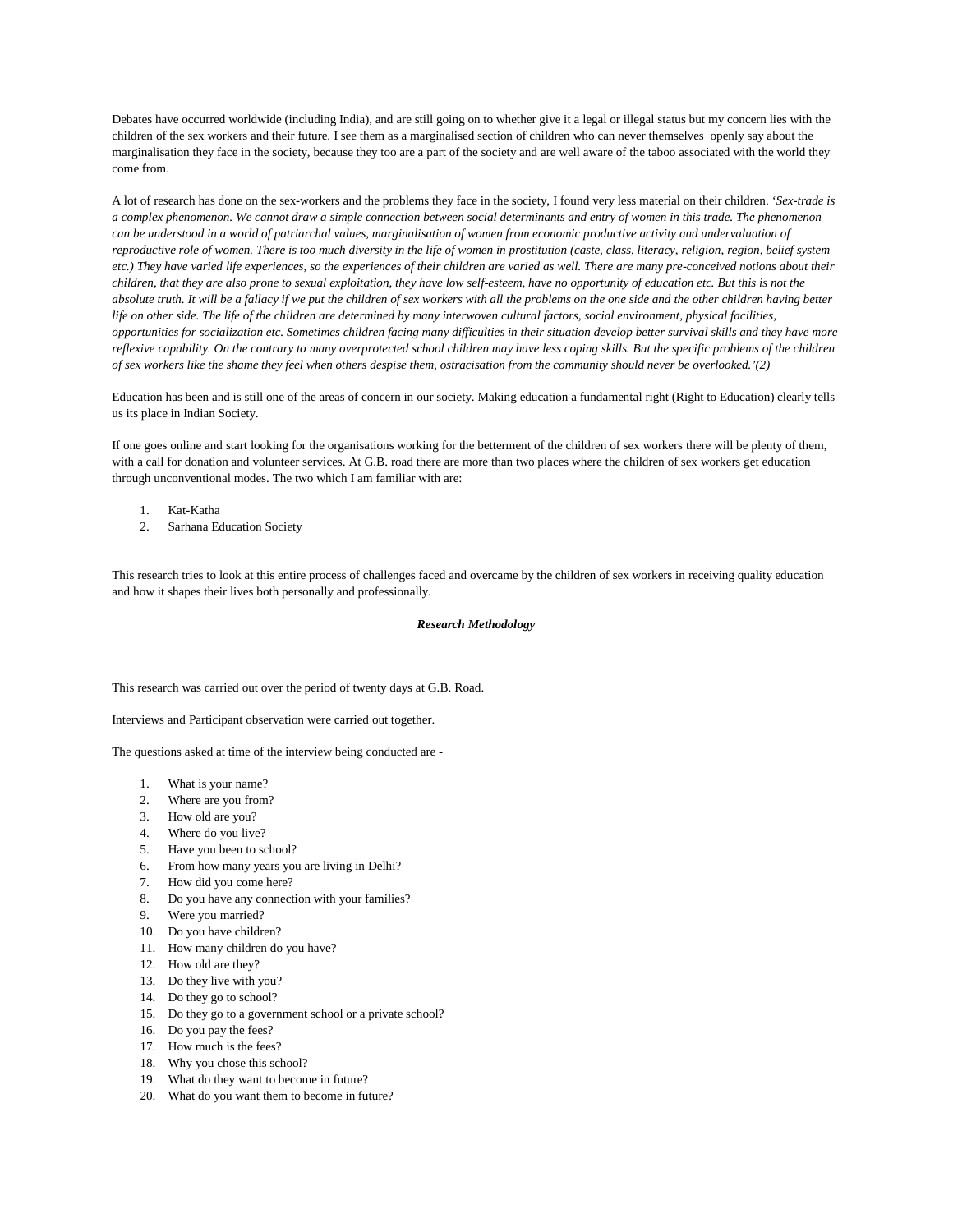The questions were changed accordingly after the answers of initial questions which remained common to all.

(Please note that these questions were asked in Hindi because they did not know English and never spoke to me in English as well.)

And while doing so I came up with case histories/studies.

Ample time was invested in rapport building with these women after my introduction by the NGO officials with them. I assured them continuously that I am not going to use the information against anyone and won't be harmful to their children in any way in future. After interviewing two-three sex workers, I was able to win their confidence and they helped me to approach others for my research.

Along this I faced another challenge at the time of my field work, raids were being conducted frequently by police to rescue lately trafficked women, and I had to mold my interviews and had to wait for the right time to conduct them. I was advised by the NGO official's who helped me in getting in touch with these women, not to ask too many personal questions mostly about the time duration of their stay in Delhi and their native place. Things would have turned difficult for me because people by that time around the location of NGO (through their networking) knew me that I was conducting interviews and I might mistaken as a government official helping police.

The names of all the sex-workers in interviewed, has been changed as per their request.

I use to go for my field work in the afternoons because these women worked in the evening till late night and woke up late in the morning. So the only safe time according to the Ngo and everyone else was in the afternoon, because the markets gets closed by 7:00 pm as told to me by several sex workers. Sometimes took a few walks in the evening with the company of few friends.

(I was always mistaken as a government official or a Social Work student by the sex workers I interviewed and the other officials of the Ngo's that helped me in this research) I take the responsibility of all the short comings. I tried my best to cover everything possible in the period of these twenty days.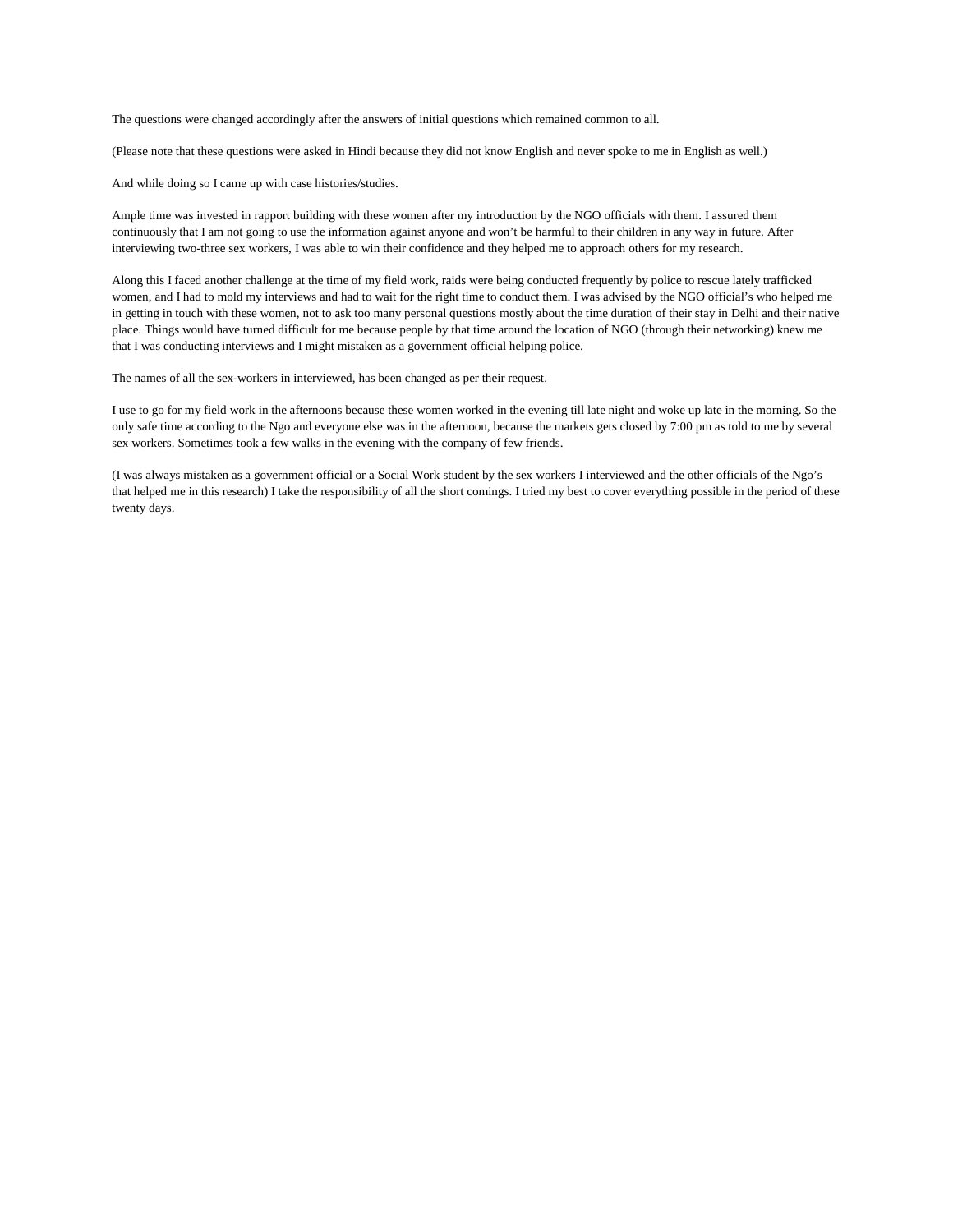Education is itself can be seen as one of the ways of being a part of the society; it enables us to learn about various social institutions and to locate ourselves in the society.

If I try to define education, what I have discovered through these interviews it is the only way of getting job and improved financial status.

Government education, good jobs, marriage are seen as the only way respectable status in the society. There are debates about making sex work legal and it may have a different kind of effect on the children of sex workers. Its illegal status does not stop it (sex work) from functioning, the number running in million involving women in different parts of India. G.B. Road is once such location. It is quite old and almost everyone who has office there or goes in that area is aware of the happenings of that place.

I was on talking terms with an NGO 'Shaktivahini' and had to go their G.B. Road office, which is a medical care centre for sex workers, to meet Ms. Tamanna Khan who is working there for quite a sometime.

I explained her purpose of my visit. She offered me help because I gave the reference of a senior in the same organization. She also checked my identity proof and the letter I got for this research and I was cooperating in this process of verification of being an authentic student.

She advised me to come the very next day. One has to take a rickshaw from metro station to reach Shakitvahini's office and one need to instruct the Rickshawala to go the health centre locates next to the Masjid. From my trips I figured out the Masjid is the landmark that all rickshawala's are aware whereas the health centre is known to some. This is the building of health centre where the office of NGO Shaktivahini is located on the third floor. The lift is not working, one has to take the staircase, there are some other offices on the ground,  $1<sup>st</sup>$  and  $2<sup>nd</sup>$  floor which were never open the time I visited the NGO. Few men use to sit and chatter outside the office sometimes located on the ground and 1<sup>st</sup> floor.

After rickshaw trip in the heat of May, climbing the staircases I was thinking of the shops (electronics etc.) I saw on the road that was open and waiting for customers to come. I reached the third floor and the first thing I saw was huge boxes of Nirodh Condoms, which I figured out later that are being provided to the sex workers as part of NACO Project for prevention of AIDS and STD's. The office had white colored building and there was a little room on my left side and a big room in the centre with two more rooms after that, one each on left and right side. The right one was where the doctor use to sit and where sex workers gets blood test done and enquired doctors various other problems they are facing. They were well aware of the timings of the doctor's visit and I remember one of the sex workers on my first day came and told me how she got rid of T.B. because of the aid provided by the NGO. I was fortunate that I was able to interact and observe plenty number of sex workers at the premises of the NGO because NGO was also the venue for the making of 'AADHAR Card'. The official informed the sex workers and then they passed on the information to fellow sex workers. The sex workers came in looked around and started chit chatting with the NGO officials, enquiring about the mistake in and deliverance of Aadhar Card. I got introduced to them when they were either done with their formalities of Aadhar Card, or while they were waiting for their turn in the central room of the office. Trains keep in and passing as the railway track (New Delhi Railway Station line) is just behind the office.

The sex workers were anxious about the address proof on Aadhar card, which might reveal their identity in front of their children, relatives etc. who are not aware of their profession but are definitely aware about the area because of media coverage and connections and visits in Delhi. The official ensured them that Swami Shraddhanand Marg is being written instead of G.B. road in the column for address. Most of them were unable to understand the computerized system of Aadhar Card and they were continuously told about its relevance and functioning. They were assured it was for their good and it will not be harmful with the concern of the disclosure of their identity.

Interestingly most of the times the sex workers to identify other sex workers while talking to the NGO officials, who are also aware of the existence of her, used the number of the residence of their room in brothels. For example when I asked one of the sex workers that I want to interview someone who has children are in school. She turned to one of the NGO official and said "256 wali ko 2 bache hain naa, unse milwa do inhe", to which the NGO official replied, "haan unke bhi hain, aur 431 ke bhi toh hain!"

1. On my visit to Mumtaaz Ji's house, located at G.B. Road among the brothels. I was sitting on the clean floor with Mumtaz Ji, I could hear several discussions, involving the criticism of a Madam who makes these young sex workers wear shorts and spegittis, and they found these acts intolerable. And I was surprised, they are involved in a profession/ business where they sell their bodies; still they are not very much comfortable with these young women exposing their bodies by wearing western clothes. They also commented among themselves that if that madam will make these women wear these kinds of clothes, then it will be easier for police officers to recognize them. Also they criticized two madams from an NGO who did not help them as much as promised. My presence was ignored completely for first ten minutes and Mumtaj Ji did not even look at me properly. After she was done with her discussion she turned directly and looked straight into my eyes and asked me what you want to ask. People like you (journalists, media professionals) come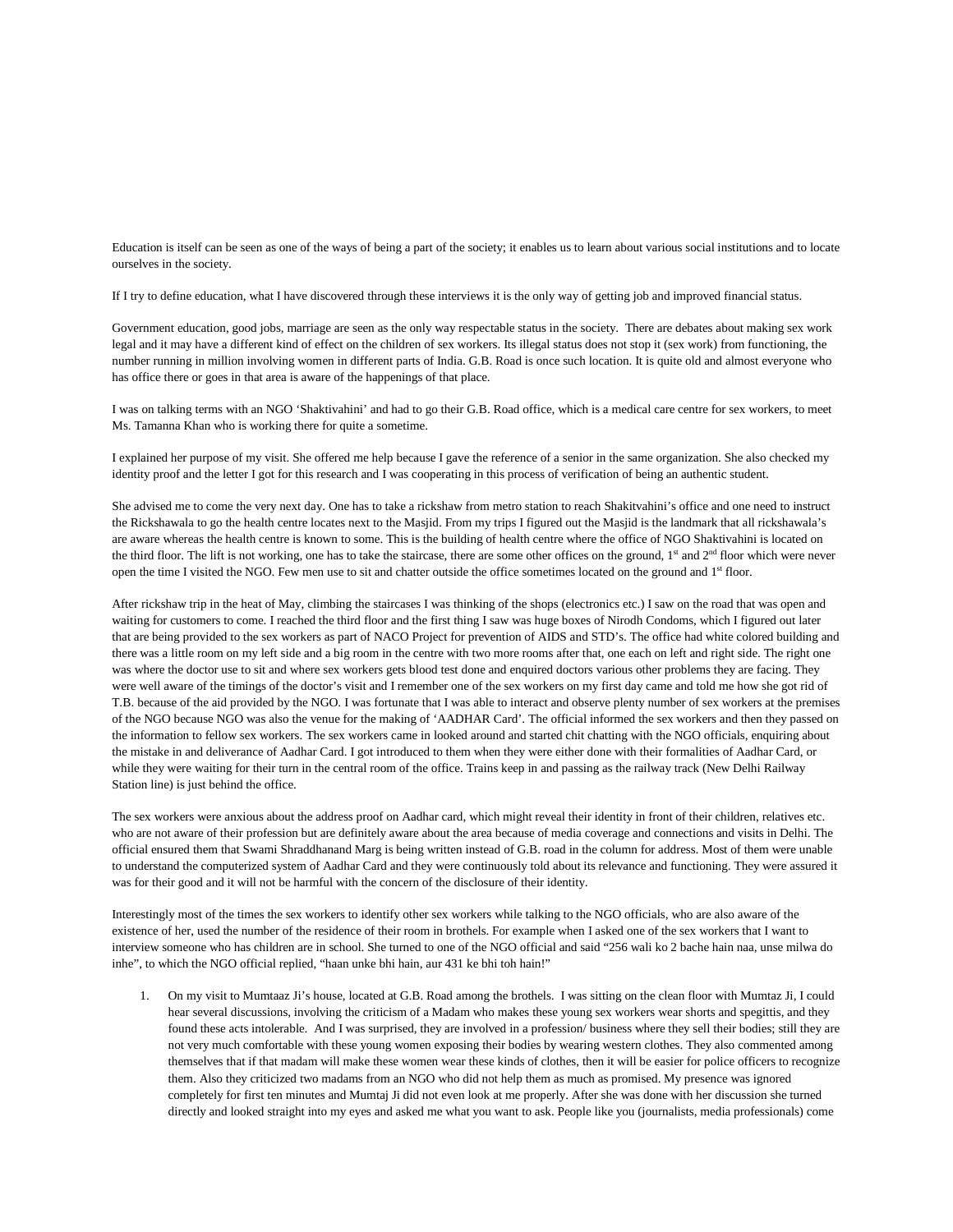here every time, ask the same questions, same stories, promise us that something will be done for us but nothing happens, stories get printed, who looks after that? No one comes after that! Once your work is done, who cares about us? The other two women who were speaking in Kannadha to Mumtaz Ji and scolding Sunita also said that we have given interviews so many times, and people make false promises, that we will get you a house or job etc. but they only take interviews, get their work done and never come back. Both of them did not have any children. They show their affection to the children of fellow sex workers. Right on my face they said that they have no expectations from me as well, and why I am doing this study. If it is not going to help/benefit them in any which ways. When I asked them about police making raid and rescuing women and sending back to their home towns, Mumtaz Ji and others replied that the government give only 1 lakh rupees and that gets finished after some time. These women have old parents and children to look after. Where will they go? Nobody is even ready to marry them. Till the time they supply money things are okay otherwise they cannot survive.

## 2. Sunita

Belongs to Andhra Pradesh, when I asked in detail says that she belongs to Tirupati Balaji Area. She is 35 years old and has been living in Delhi for around 15-16 years. Although she has gone to school up to 1-2 class, but still call herself an illiterate, because she studied in Kannada and does not know to read and write Hindi and English. Two kids – Son and a daughter. Daughter is married and 21 years old and the son is 17 years old. People are not aware of her being involved in this work at her native place, and her children live with Bhaiya-Bhabhi and she regularly send money as and when required. She was aware when she came to Delhi, what kind of work she will indulge into and chose it because of poverty; she took 3-4 years to learn Hindi properly. She also talks about the competition because of the involvement of the Dalal's. She has T.B. and from the past five months she is undergoing the process of medication with help of the healthcare centre. Both her children went to government school, daughter till class 4 and the son till class 3, but could not continue after some time. Both of them live in Andhra Pradesh. She applied had applied purple nail paint on her hand and a similar shade of lipstick, the day I met her in NGO office she was wearing a green and white synthetic suit, with hairs neatly tied in a bun. But she was wearing a white caprie and sleeveless purple top on my visit to Mumtaz Ji's house. She also lives in the same brothel. She was being continuously punished of cutting raw mangoes by the fellow sex workers as it is harmful for health. She after listening to them for a quite some time replied that she is not cutting for herself, but she going to make some dish of it for some other Didi (sex-worker). Her son is now working as a mason on beldari earnings. 150 to 200, depending on the kind of work available, it is not fixed. Sometimes the work is less; sometimes it is more, she sitting in Delhi has no account of his money. Her daughter got married quite early now has two daughters of her own of one which is 3 years old and the other is 1 year old. The reason which she gives for the early marriage of her daughter is that ki 'Ladkiyaan jaldi badhi ho jaati hain! Aapko toh pata hi hai!). By that means that her daughter attained puberty and became ready for marriage at that time. She also spoke about women from her area to Kuwait and Dubai on contract basis for the same kind of work, which fetches more money as compared to here. She criticizes the present conditions and asks me what I am going to do with report, she is also scared and asks me to promise not to send out any kind of details to her native place as it will make things difficult for her children and family.

#### 3. Rita

She is living in Delhi for around 18-19 years and is 48 years old. She hails from Chaubispurpravna, Calcutta, West Bengal. She has two sons. After her first husband death, she fell in love with another man. She fled with him and was discarded by her only sister, and others, her own parents died when she was quite young. She left her elder son with her sister, and carried her younger son with her to Delhi where she landed at G.B. Road. She tried to contact her sister at her native village, but things her sister cut all ties with her because of the embarrassment faced by her after she left. She got married at the age of 13, and was the mother of two by the age of 20. Her elder son is 29 years old and younger son is 26 years old.

Her younger son was the first one who came to know about his mother's profession; where as her eldest son came to know later because he was there in the village living with his aunt. Due to poor financial status, none of them studied. Although she admitted the younger one in a school in Gurgaon, a part of SOS villages, with the help of Lalitha Ji, running a day care centre and Ngo runned by her with the help of Shakuntla Ji. But could not study there and was involved in frequent fights with other children because they use to tease him about his mother's profession. Also he was not able to focus in studies and there very fewer facilities like counselling and protection were provided to her son. She had to withdraw her son, because school was also finding it tough to handle him.

Her sons live in Delhi but at different locations, earning 2,000-3,000 per month only. The younger son tried to go their village but could not stay there for much time and came back to Delhi.

She emphasized on the changing communication technologies and the role played by mass media, that enables the spread of information and people are now much more aware of the happenings around them. She being an illiterate has never been out of her village and spoke about the communication gap that used to be there between elders and children. She appreciated that now parents are more open with their children and discuss different issues that enables the child learn about the world and thus can be alert!

She says that this prevents children to a certain extent from falling into a trap. She also mentioned that she was under control of someone when she joined this profession, and thus had no option to escape.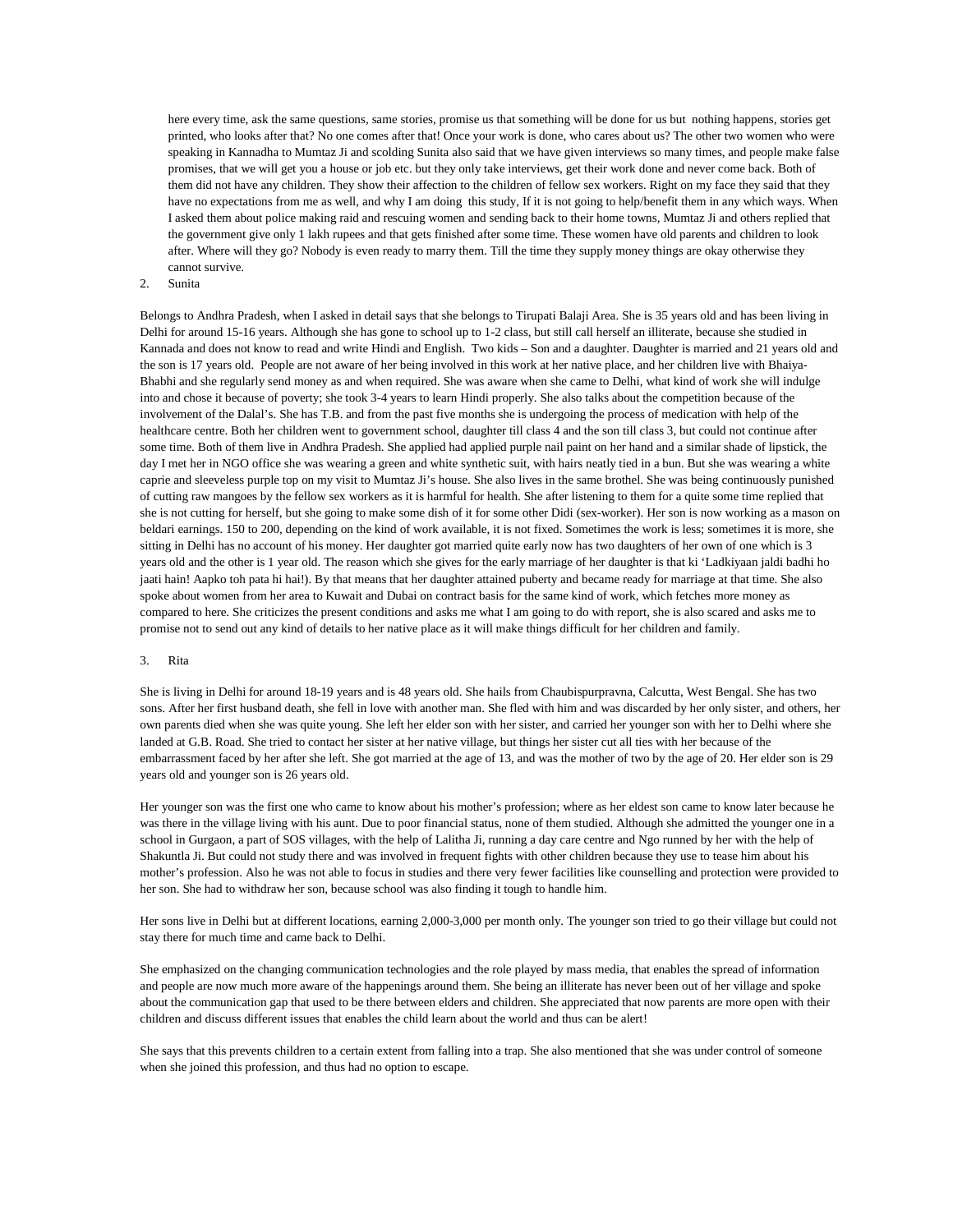Now because of her age, and fall in her cliental she works as an outreach with Shakti Vahini Ngo and helps other sex workers. On being asked her salary, she did not mention anything. I have promised them that they need to answer any question if they don't feel like, but indirectly she said it is enough for her own survival.

4. Lalita

She is around 50 years old, Muslim, illiterate came to G.B.Road with her sister, when she was3-5 years old from, born in Calcutta. She does not remember it clearly. But she clearly remembers that when she came here, and when she attained the age of puberty, her sister forced her too in this profession. She dislikes her sister for this, as she told their parents that she wants to take Lucky with her because she got married in Delhi, and is doing job and cannot have her own children. Their parents allowed this for better upbringing of her. She has two daughters. With the help of LalithaJi and ShakuntlaJi, she sent both of them to boarding schools in Banaras. When I asked her how did she managed all this, she said if you money you can do anything. But the point that must be noted here is that only having money cannot guarantee their schooling. She herself was illiterate and it was because of the help and guidance she received from these two ladies, she managed both her daughters to get out of this area. She got her Ration Card and Voters ID card made by giving bribe to the officials. And aadhar card was being made with the help of NGO people. She is unmarried. When asked about any male or partner in her life, she said something very vaguely…. Murmuring…. Not very keen to speak about it. Just through her gestures and signs focused on the power of money, it can do everything.

Her elder daughter is studying in Bangalore right now, when I asked her what is she doing, she said she is doing B.A.-B.Com. For her, to do B.Com one needs to do B.A. first. I took some time to understand what she really wanted to say. Her younger daughter is studying in 10<sup>th</sup> class in Banaras. But before that they were studying the school near Hanuman Mandir run by ShakuntlaJi and LalithaJi.

None of her daughter comes to Delhi, she visits both of them in Benares only, and her elder daughter also comes to Banaras from Bangalore. LalithaJi and Shakuntla managed to get their admissions and to recover costs through government funding. Also she says that she sends between 5,000-10,000 annually to both her daughters.

Her elder daughter recently came to know about her mother's past and profession, she is a proud mother, she said that her daughter understood everything, and said that whatever u did, u did to raise us and to give us a better life. She is not ashamed and values her mother's efforts and struggle.

Lalita Ji wants her daughters to study well and become self dependent. She is not in a hurry to get her elder daughter married, and says that I will only allow her to marry when she starts earning. When I asked about the choice of life-partner, she said it totally depends on her daughter, she can marry, whomsoever she likes, when she is ready to handle all this.

Since her elder daughter is in Banglore and has no plans to come to Delhi, I am trying to get in touch with her via telephone.

She also works as a kind of outreach in the Ngo, I have never seen her working though, there is hardly any work pressure on her, she is always eating something tobacco/pan, as her mouth is always red and so her teeth. She told me that she lives during the day in the NGO and in the evening, she sleeps out in the street in front of shops, above that where brothels are located and cook food there on stove. She never wants her daughter to come here, and says that nothing is left here for anybody here now. I tried to get in touch with her daughter but it was not possible.

5. Ms. Shanti Devi from Bedhia Community told me that now there is nothing much left in this profession 'Mujra' in at G.B. Road in Delhi. Her daughter does that but denied her being involved in prostitution/sex work. She even invited me to see one of the performances, in the same house which she lives in G.B Road. On being asked about the personnel life of her daughter she said, every woman needs a man in her life and when I asked her does she have a child. She said yes, and does she know who that father of the child is and does the father know it. She said yes. And who looks after the child, she said her daughter only and when I asked her about the fathers contribution, she said that the father does come as a when required. But when I asked about his education, he completed  $10<sup>th</sup>$  3 yrs back and still unable to get admission in  $11<sup>th</sup>$  standard. That somewhere raised questions about the role of the father, because she once mentioned that his surname is Thakhur and he is from Jaat community. She said that he is rich and gives money as when required and comes to visit them. She is from Bedhia community, 50 years old, daughter in law, has never done Mujra. Says that this never happened in her natal home also. She said she was 12 years old when she got married and is living in Delhi for past 30-35 years. Although her father knew that what her present family is doing in Delhi, but knew or he was sure that his daughter won't enter the world of sex work. Or there can be other reasons too. She did not speak about this point much. Her family belongs to Madhya Pradesh. She says we are into gaane –bajanewaalakaam, mujra and all. Presently she has two children a daughter and a son. She gave birth to a daughter when she was 16, after two-three moving to Delhi, but she died due to some problem in brain. Son studied till 2-3 class, whereas the daughter studied till 4<sup>th</sup> standard. None of them studied really well, her daughter does Mujra, and she invited me to even see one. When I asked her who all comes to see it, she said that lot of big people come to see it, businessmen, government officials and lots of other people. I asked her about her income, she said they have paid performances of Rs.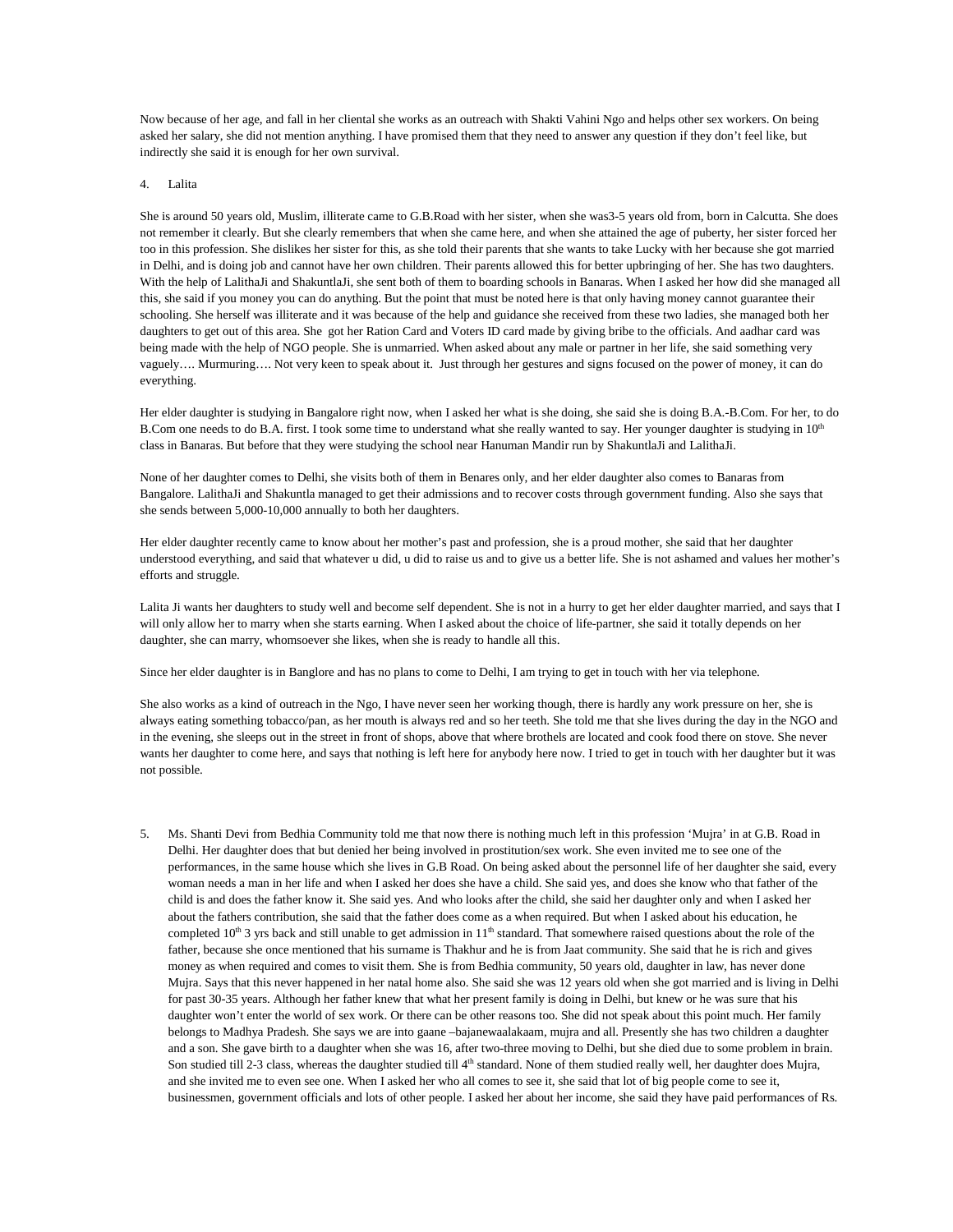5,000, Rs.10, 000, rs.15, 000 and so on and according to her, this is already decided. She said that her daughter is not involved in sexwork, and does only mujra, but others who know her well in office, indirectly gave the hint of her involvement in sex work. She is not married and has a son; I met her daughter after some time and spoke to her also, when I went to see their houses. When I asked about her house, she told that they had a house earlier which was overtaken illegally by her husband's elder brother. Now she is living with her daughter along with other family members. She mentioned very less about her son who has three children (which school do they go?), but her daughter is the source of income in their family. Her daughter has a son from a relationship with a Jaat boy, whose surname is Thakhur and the boy uses the surname of the father. Her son was born when she was 17, and her daughter is 7-8 years younger than her brother.

Her daughter's name is Mini and she has studied till class four, and the timings of Mujrais 9-12 pm. Mini was wearing a light green salwar kameez, synthetic fibre, had no make-up, she was sleeping, she same when she heard her mother talking to her neighbour. That was another brothel building, the staircase that leads from the market had no lights and the room were too small for a dance performance. There was space only to sit, not even stand or take a round while dancing. There were calendars and posters of Goddess Lakshmi, Saraswati, and Lord Ganesha. Her mother introduced me to her, and she had a medium built, short height and wheatish complexion. Her son was first admitted din a private school, then after some time to a government school, and then to ramjas. The boy has issues in the last school, where he was being threatened because of his involvement in some dispute. He had one class 10 and got 54%. From the past 2-3 years he has been trying to take admission, but things are not working out and the officials in the schools they have been trying ask for some or the other form of bribery. They asked for four lakhs in one case, which obviously this family cannot afford. She asks me to help me in the admission of this boy and I have to explain it to her, that I myself am a student and cannot help her in this matter. But still she kept on saying me to help her out in any possible way. I met this boy, who is working part time in some office, where his main work is to give papers and couriering. He wants to do class 12 first and after that B.Com and on my further asking he said that maximum he would like to do M.A. which I realized after asking lot of related questions that he is talking about M.B.A. so that after doing job for some years he could set up a business of his own. He said that he is not interested in higher studies like Ph. D etc. When I asked her who pays for the son of her daughter, she said, who else will pay her daughter will pay. When I asked her what about the responsibility of the father, she was a taken aback for some time and said that the fathers obviously pays for him, but he gives it to the daughter and he is always present their whenever there is need. \*But it definitely does not explain that boy not getting admission in school.

6. I met Naina, Vinita, and Yama.

They were sitting together, so I decided to speak to them in a group.

Naina was sitting in the front and asked me to ask everything in short, because they did not had much time. So I asked her about her children and their education. She is 28 years old and has a four year old daughter. She is going to a private school, studying in K.G. she lives with her maternal grandmother where. She wants her daughter to get good education and get married, unlike her, who is continuing her ancestral profession. Naina has studied till class 5 and told me that she is married. She belongs to Madhya Pradesh.

Vinita started talking about herself. She is 25 years old, has a son and daughter, The son is 7 years old and is studying at LailthaJi's centre, whereas her daughter is 10 years old and is studying in government school and resides in the hostel. She is from Maharashtra.

Yama is from Andhra Pradesh and as soon a she started telling me, all three were called up their madam and they left. It was after wards I realised that why they were behaving so stiff because there madam was there, and they were well groomed as compared to other sex workers I met. Also when I started talking to them, they became comfortable and smiled in between.

# 7. Aarti

She is from Rajasthan, unmarried and belongs to Bedhia community. She has studied till class 5. She has a daughter and a son. Her Daughter studies in  $6<sup>th</sup>$  standard and is 17 years old. Her son is studying in class 10. Both her children go to private school and live with her mother's sister and husband and their children. Both her children use the name of her sister and her husband in the parent's column. And she sends Rs.3000 per month for their educational and other expenses. Her daughter has some medical problem in her head, and gets fir also sometimes. When I asked her, being this their family legacy, would she want her daughter to continue this. She personally does not want but said that if someone wants to she cannot stop, like she had her niece in Delhi, who continues to carry the legacy. The niece was there only when I was talking to her and she does not have any children. She is living here in Delhi for a quite lot of time.

> 8. Bano is from Gwalior, M.P., living in Delhi from past 7-8 years. She is from Bedhia community. She has two Daughters. One is 10 years old and the other one is 6 years old. Both of them go to school run by Gitaanjali madam, which I later discovered is runned by Kat-Katha, another NGO working for the education of children of sex-workers. Bothe her daughters are in first class. She doesn't spend any money on their education. Both of them are in 1<sup>st</sup> standard. She told everything is sponsored by government. She herself studied a little bit. When I asked her how didi she got her daughters enrolled in school, she told that social workers themselves came to her. She seemed to be quite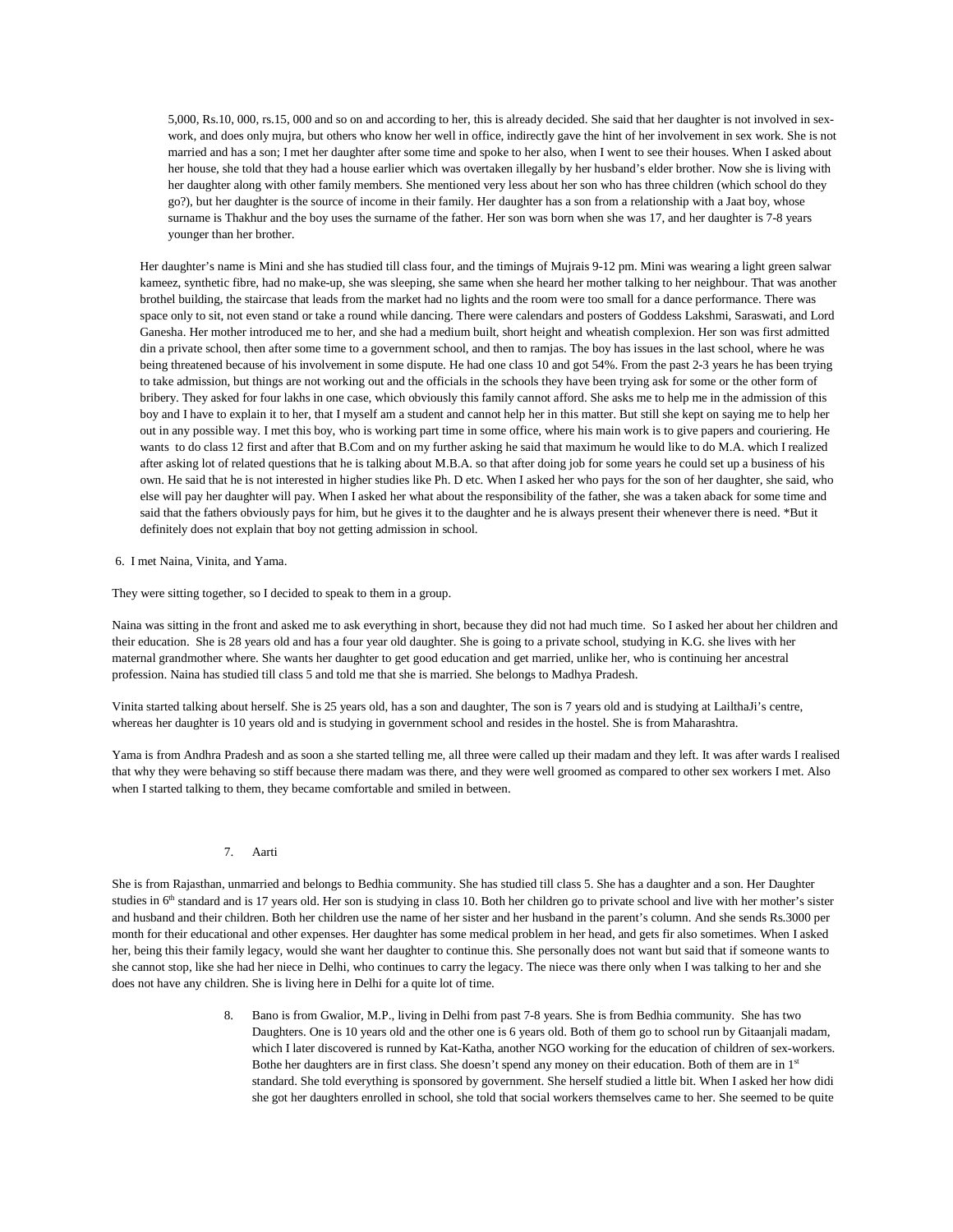happy when she talked about the place where her daughters are studying also about the people and Geetanjali madam. She told that she looks like me or I look like her, she takes good care of her daughters, combs their hair too, has taught her enough English in a very short span of time and that they are able to converse in English like children studying in Private school. Geetanjali picks up her daughters and drop them after the school in her big car, she told. When I asked what she wants her daughter to be, she said she cannot predict about the future.

- Sultana-She went to school, but never really studied. She has son, very stubborn, who also never studied.
- 10. Rani- She never her daughters to school, they are married and have kids, steeled somewhere else, not in the same profession.

Both of them were reluctant and uninterested to speak to me. One of them said that we don't know how to talk!

- 11. Then I met Krishna (fictious name, she did not revealed her name), she herself is an illiterate. Her daughter studied in Private school, and got married when she was 19. She is 25 years now, had a miscarriage 3 years ago.
- 12. Sangeeta tried to give me an overview of everything going on. She spoke about the shelter and security which is not provided her, she said every woman here does not really want to be here, and no one actually cares about them and their situation. Women who have brothers and husbands do not come here, and remain protected in this society. She in a way spoke about the strength of patriarchy in our Indian Society, where protection and social security is provided by a male to a female.
- 13. Shalu-

She is from chhiturzilla, tiurpatibalaji area, Andhra Pradesh. She is living in Delhi for past 8 years. She says that she is 32 years old, but is snot quite sure about her age. She has studied till class 5. She studied for some time in class 6, she studied in Telugu. She has a son and a daughter. She said that she conceived when she was 12 years old/. Her daughter studied in private school, got married, after attaining puberty age and has just became a mother 10-25 days back. She studied till class 16, always has been a first ranker. Her in laws said that she can continue her education after marriage also, but things did not work out. Her son is 16 years old, he loves with her maternal grandmother, her husband forced into this profession and she divorced him. But he lives in the same village and provides some kind of support to his son also. They have been divorced for past6-7 years. Shalus brother and sister are also there living in the village with her mother. She has a rented room here, and she gives money order or parcel of Rs.5000-6000 every time to her natal village. She talked about medical facilities which are not available to them, also the psychiatric help they are deprived off. She is often verbally scolded by others and also need session's psychiatric help.

#### 14. Kajal-

She is 24 years old, from Calcutta, West Bengal. She said she was an orphan, and did not disclose who adopted her. She got married and when she was 16 her husband left her somewhere in Mumbai and she landed up in Delhi. She said it was a long and complicated story. She did not understand anything at that time and in order to survive she took up this profession. She is living in Delhi for past 8 years and is an illiterate. She has a daughter who is 3 months old and hinted towards a relationship with a man. She putted up Sindoor, which was evident. She learned Hindi, and has an alternative employment such as housekeeping and dishwashing. And she said that she wants to leave this job as soon as she is able to take on fully the options that are available to her as alternative employment right now. She talks a lot about child psychology and she wants her daughter to be with her. She is not in favour to send her daughter to Hostel. She wants her daughter to stay with her, so that she provides the adequate nurturance and shelter. She also said that she is proud to have a daughter rather than a boy because she feels that daughters are able to understand mothers much better, their pain, struggles etc. She said that probability of understanding the pain of mothers out of 1000 male children is only one. She said that she will leave this profession as soon as possible and would never want her daughter to into the same thing. She indicated that she is earning 2000-3000 per month, which is very less to leave her current profession and to move out in a new place. She said the day her savings will be of Rs. 3000 she will move out with her daughter and will start a new life with her current partner. She is very positive about her future and she is into tailoring, stitching etc. She wants to give her daughter the best type of education so that she could stand on her own feet.

After I interviewed Kajal I went to another woman to interview who was with one another female friend of hers at that time and she refused to give interview.

15. RukmaniJi does mujra and is from Bedhia community.

She has 4 children, three sons and one daughter. The eldest son did not study at all, the younger and middle son studied till class 10. The youngest son is settled in Mumbai and working there, where as the middle one is a Taxi Driver. The taxi does not belong to him; he has taken it on rent. Her Daughter is also in mujra, she said that she is not doing it from the past 10 years. Looking at the condition of their house, it was quite evident that they are not earning much. It was a very old building and they also showed me the place where they did mujra, which looks very old now. Clothes were lying and they were sleeping on the floor when I went with the outreach to their house. The staircase was on old and it did not had light, I had to use the torch in my phone to exactly see what and where I was stepping. Surprisingly all the shops located below these houses owned by wealthy businessmen were well lit. Her daughter also gave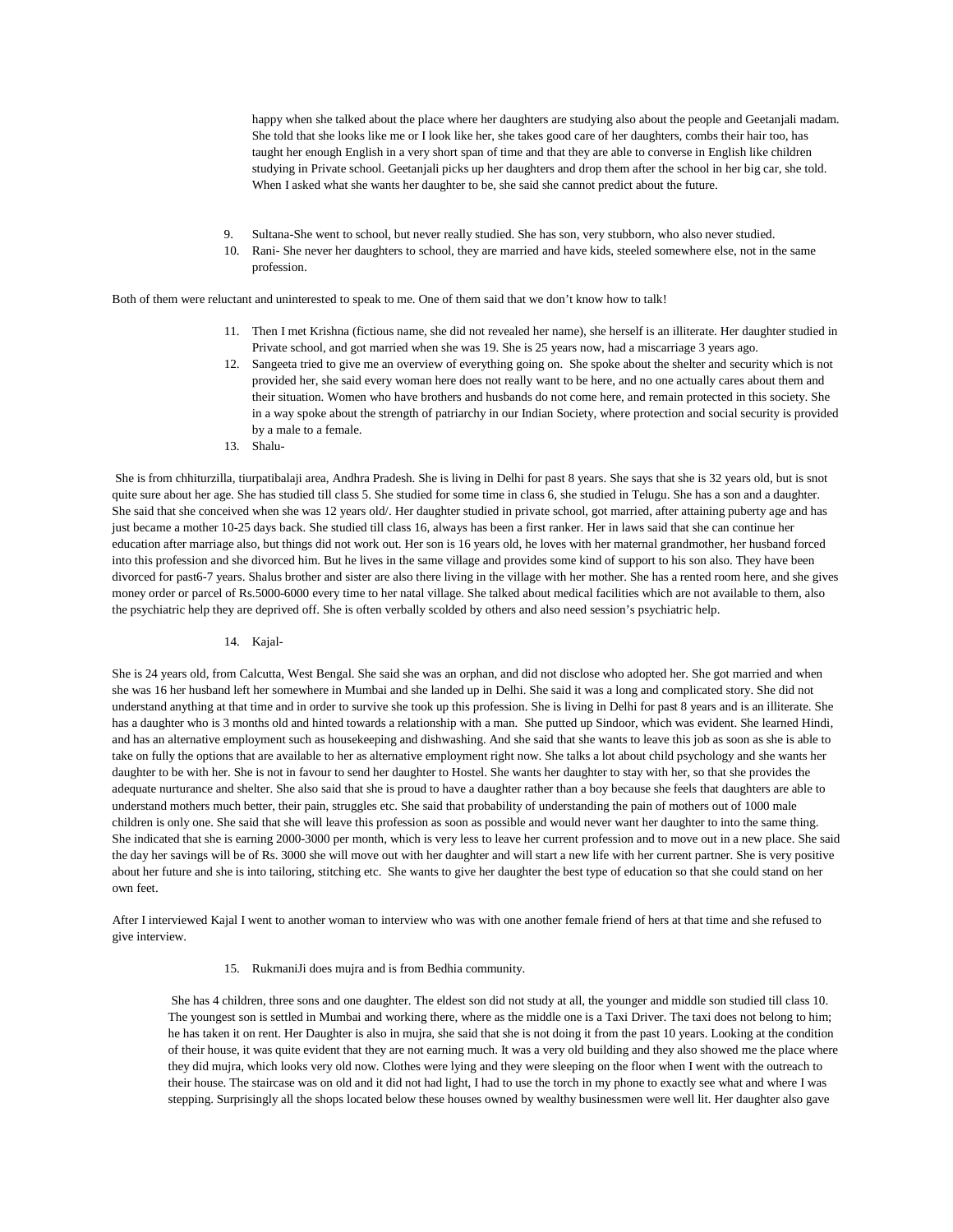me interview. She has two sons. The elder one is 20-21 years old and the younger one 19-20 years old. She told that both of them studied till class 5in government school, whereas the eldest one has studied till class 10, and now doing a job, the youngest one has studied till class 6, both were now studying in private school and does nothing. She tried to give me another version of story but then her mother started scolding her why you are not telling her (me) the truth. The truth was that the youngest son was doing nothing and was involved in some or the other kinds of problems or troubles every day. The daughter told me the truth when her mother shouted at her, and I wrote down after a negotiation between mother and daughter. Whereas the daughter was trying to hide some facts about her children and blame it on other factors rather than the incapability of her children, the mother was giving more cut to cut answers and less hesitant. There was a man sleeping inside the room next where I was sitting and then he came out. He said something inaudible but he was somewhat of the mother's age, probably her partner. They did not reveal his identity to me. The mother even gave me comments about my looks that I look older than my age because of my built and health. I look around 30, she said.

The other outreach told me story about SulatanaJi, whose name is spoken with an addition to her room no, so that one shall not get confused between so many Sultanas's. The NGO people also told me the same story, that she had an African-Indian origin, now her granddaughter is also working in some other African Country, in the health sector for public welfare and she is not a sex worker.

There is another story where the son of a sex-worker got some job in Bollywood and she went with her, and the fellow and neighbouring sexworkers have no clue or contact information of them.

Both these stories were told with great proud both by sex-workers and Ngo officials.

- 16. HaseenaJi has two children from her marriage. She said she belongs to Southern India. After her husband's death she came here. The first son died when he was quiet young and the second son lives in their village, studied till class 8. He is married and has a family of his own. She told me that it was long time back that she used to send money for his son's education. She did not reveal the exact amount of money she used to send. She is still in this profession, in her late 40's. She says there is no place for her to go and looking at the inflation, how will she sustain in this world, without being continue to in this profession. She instead of answering my question, like many other women counterquestioned me, asked me why I was interested in this, am I a government official or a social worker. And when I explained to her that I am a student and wanted to do a research just to know about you people, she was not quite satisfied. She told me that she has been interviewed a lot many times, some even promised her to get a house of her own, but none of those promises were fulfilled, mostly made by journalists. She has problems in her legs, some kind of swelling etc. She asked me what people get out by writing so many reports because situation for them are not improving at all. She along with other women in her brothel criticized Ngo's working for them and their children. She said no one really works of them; each and every individual organization is exploitative including police. They are also angry with a day care center people who has now started charging money that take care of their children, Rs. 500 for toddlers and Rs.1000 for kids. She along with other women started talking Kannada language and after some time looked towards me and asked as if I knew the answer-"aren't these Ngo people getting money from government and other resources? If we have to give could give that much of money we would have admitted them at a better place!" She emphasized that no work is actually being done for them, and there is corruption everywhere, those who pretend to help them also, no real benefit or help is being derived out. Things are the same, according to her as they were before or only getting worse.
- 17. Shanti- She was initially very hesitant to speak to me. She is 36 years old from Andhra Pradesh. She is an illiterate and got married when she was 14-15 years old. Her husband was a drunkard and she came to Delhi with a friend. She chose to be in this profession to survive and her family. She divorced her husband and came to Delhi when she was 20 years old. Her brother has three kids by that time and her sister in law died when the youngest daughter was 4 months old. All three children are female. The eldest one is in 7 standard, the middle on in 3<sup>rd</sup> standard, and the youngest one in  $2<sup>nd</sup>$  class. She said that the government school in their village is till  $10<sup>th</sup>$  class so they can only afford the education of daughters till that level only. Her contribution to the family is around Rs. 1500 per month and they cannot afford private college for these three daughters of her brother. She rather wants them to learn 'kadhai-bunai', which is considered beneficial for daughters after marriage so that they can settle. She wants them to go for further education, but due to monetary reasons it is not possible. The total amount of money she sends is not only for educational purpose but it is for other household expenditure also. The grandmother takes care of the granddaughters and they live in their ancestral village.

It is important to note that none revealed the exact amount spend on education but the monthly contribution is above Rs.1000. and they told me that they manage to arrange money if there are any crisis somehow.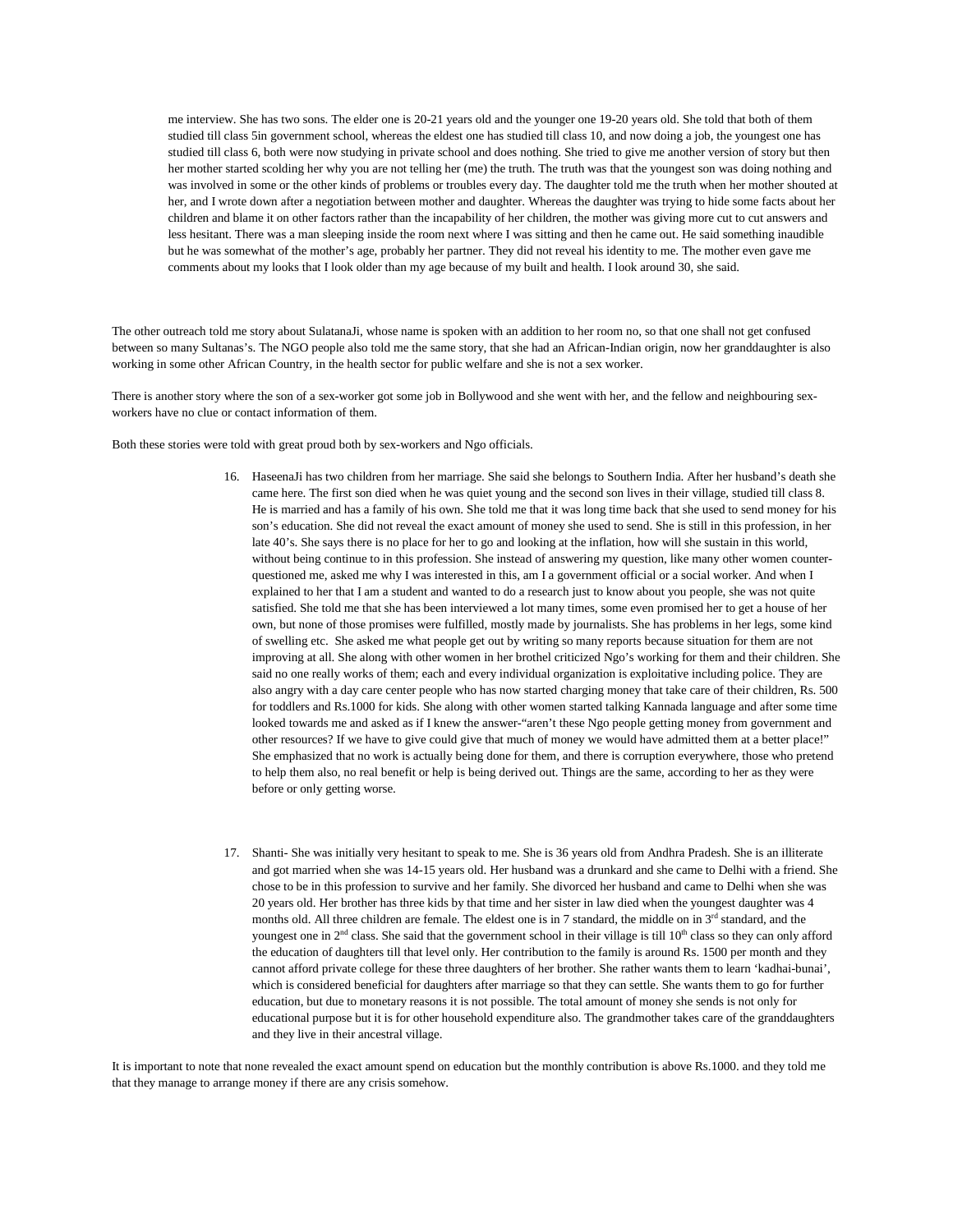I spent time with kids in Sarhana Education Society and Kat-Katha. Whereas the number of students in Sarhana Education Society is around 100, the number of students in Kat-Katha is approximately30-33. Kat-Katha is open for the education of sex-workers also, which is not an option available in Sarhana Education Society. Sarhana Education Society enabled children to develop a base and get admission in schools according to their age and the financial support available to them through schemes, funds, and money provided by the mothers. During my interaction with many of the sex-workers that not many of them believe in paying any fees to NGO's, because they feel that these NGO earns a lot from government in their name. Also with my interaction with both these organisations, another issue which came up was the media sensationalistion. They cited various incidents that happened in the past about the insensitive coverage by the media personnel of the area and the sex workers that had a negative impact on the children of sex workers. Also these two organisations are working for the same cause but still they are not very much aware of each other's activities. They are not aware of each other's existence on opposite sides of the G.B. Road; they do not have communication among each other and no idea of collaboration in near future.

#### Conclusion

With my main aim to trace the process through which the children of sex workers are able to get quality education, I was able to trace locate various links/connections that played a crucial role in completion of this process. The sex workers have varied life experiences and the same they pass in to their children.

Counselling sessions are given to both the mothers and children about the relevance of education who came to the above mentioned two organisations. The role played by NGO may seem contributing a lot to the development of these children, the first agent who enables this process is the consent given by the mothers. Their yes/no decide the future of the children.

W cannot ignore the economic factor, it plays the next most important role, and there should be enough money in the hands to think about education. Certain government policies like RTE, Free and compulsory education have proved beneficial at least in these children getting enrolled in the school. After that according to the academic performance of children, and monetary capability along with, counselling, guidance and socialization, decides the future of the child in the school. Socialization with classmates and neighbouring friends is one of the major factors that shaped the personality of the child and plays a crucial role in the overall development of the child.

During my filed study I realised that there is nothing such as absolute truth. Because when I verified certain cases with these two organisations, I gained another version of stories and I was left with so many stories about the same person. But one thing that was common in all the version of the stories was that they wanted their children to study and lead a better life. All of them at least think of a bright future for their children, but they do not at any point the practical realities of life. There are several cases of sex workers being brain washed by pimps and lovers and this certainly affects her children. Also the sex workers may be illiterate but they are well aware of the effect of surroundings on the children.

The children who are able to go and study in one of the premier institutions are not the children of these sex workers, but they are not the children of sex-workers, they were the children of controllers, middlemen, pimps etc. Because their parent had more money and power in their hands and they have a better exposure and networking with the outer world, whereas the sex workers themselves did not have better networking in the outer world. But now they are aware of happenings in outer world, thanks to the media.

Also all the children who got education, and it is important to note that all of them are first generation learners, never considered sex work as an option for their living. There is a reproduction of morality (Durkheim's view on education) through the system of education, as many of them chose to become nurses, engineers, teachers, etc. according to their interest, financial and cognitive capability, emotional and mental strength.